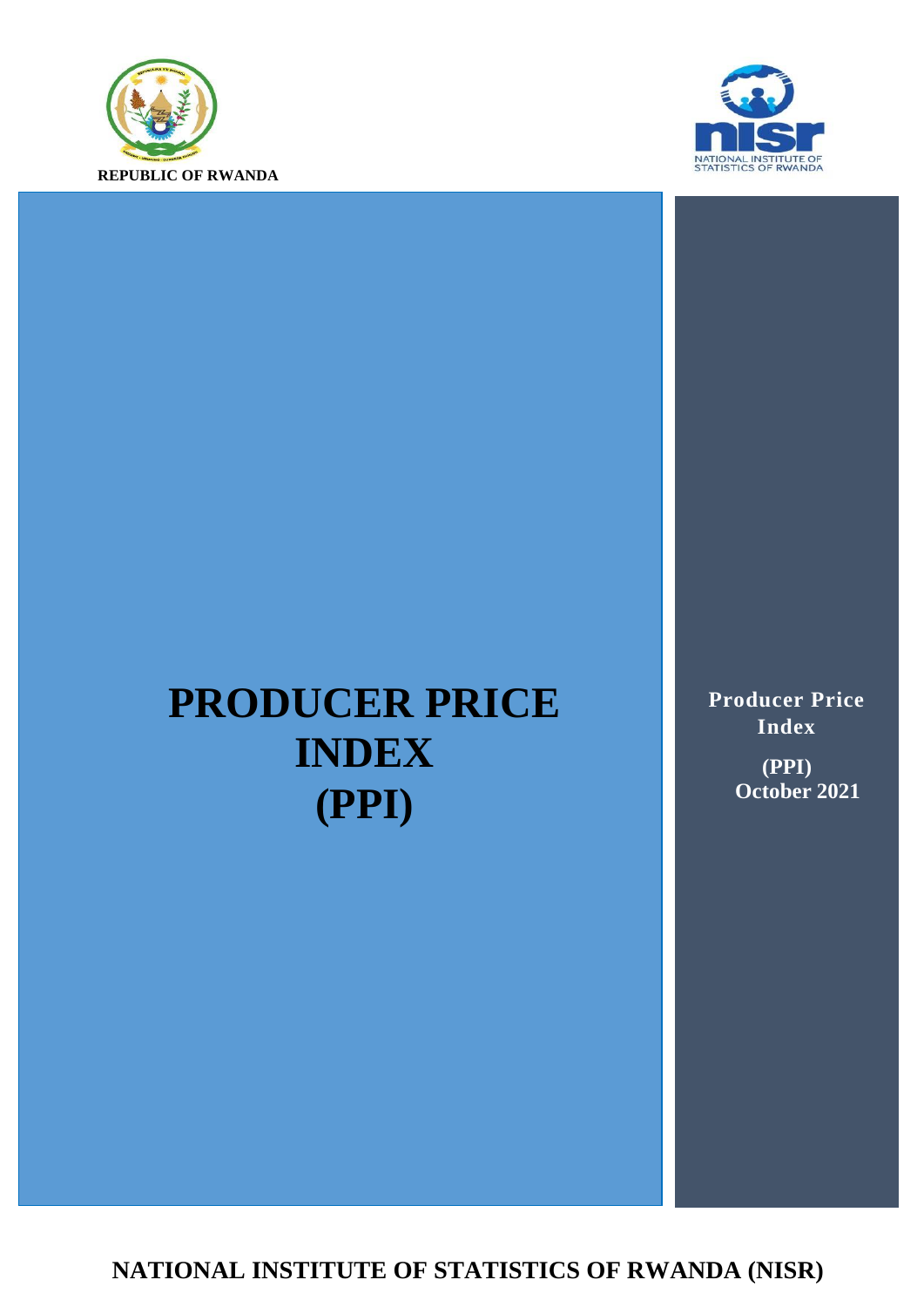#### **1. Summary**

This is the monthly publication of the Producer Price Index (PPI) for the month of October 2021.

- $\triangleright$  General Producer Price Index increased by 6.5 percent on annual basis
- $\triangleright$  Local Producer Price Index increased by 4.1 percent on annual basis
- $\triangleright$  Export Producer Price Index increased by 15.3 percent on annual basis
- $\triangleright$  General Producer Price Index increased by 0.3 percent on monthly basis
- $\triangleright$  Local Producer Price Index increased by 0.8 percent on monthly basis
- $\triangleright$  Export Producer Price Index decreased by 1 percent on monthly basis

# **Table1. PPI monthly and annual changes for All Rwanda, local products and exports (in percentages)**

| Table 1: Producer Price Index, General, Local and Exports                |        |            |        |        |     |      |        |      |      |      |        |      |        |
|--------------------------------------------------------------------------|--------|------------|--------|--------|-----|------|--------|------|------|------|--------|------|--------|
| Percentage change on the same period 12 months and or one month earlier: |        |            |        |        |     |      |        |      |      |      |        |      |        |
|                                                                          | 2020   |            |        |        |     | 2021 |        |      |      |      |        |      |        |
|                                                                          | Oct    | <b>Nov</b> | Dec    | Jan    | Feb | Mar  | Apr    | May  | Jun  | Jul  | Aug    | Sep  | Oct    |
| General PPI annual change                                                | 3.7    | 5.7        | 6.5    | 5.0    | 2.6 | 3.9  | 3.9    | 5.4  | 7.7  | 6.9  | 4.5    | 6.4  | 6.5    |
| Local PPI annual change                                                  | 4.1    | 4.7        | 5.5    | 5.1    | 2.5 | 3.8  | 4.2    | 4.3  | 3.7  | 3.3  | 1.9    | 3.6  | 4.1    |
| Export PPI annual change                                                 | 2.7    | 10.6       | 11.5   | 5.0    | 4.8 | 6.0  | 4.2    | 11.6 | 25.6 | 21.1 | 14.0   | 16.3 | 15.3   |
| General PPI monthly change                                               | 0.2    | 1.7        | 0.5    | 0.5    | 0.4 | 0.8  | $-0.1$ | 0.3  | 2.4  | 0.3  | $-1.6$ | 0.9  | 0.3    |
| Local PPI monthly change                                                 | 0.3    | 0.6        | 1.1    | 0.7    | 0.4 | 0.7  | 0.1    | 0.1  | 0.1  | 0.2  | $-1.2$ | 0.6  | 0.8    |
| Export PPI monthly change                                                | $-0.1$ | 6.2        | $-1.8$ | $-0.5$ | 0.4 | 1.2  | $-0.6$ | 1.1  | 10.5 | 0.8  | $-2.8$ | 1.6  | $-1.0$ |
| Source: NISR                                                             |        |            |        |        |     |      |        |      |      |      |        |      |        |





*Source: NISR.*

#### **1. Introduction**

The Producer Price Index (PPI) measures the average change over time in prices received by domestic producers for the production of their goods and services. The Producer Price Index for Rwanda is published on monthly basis.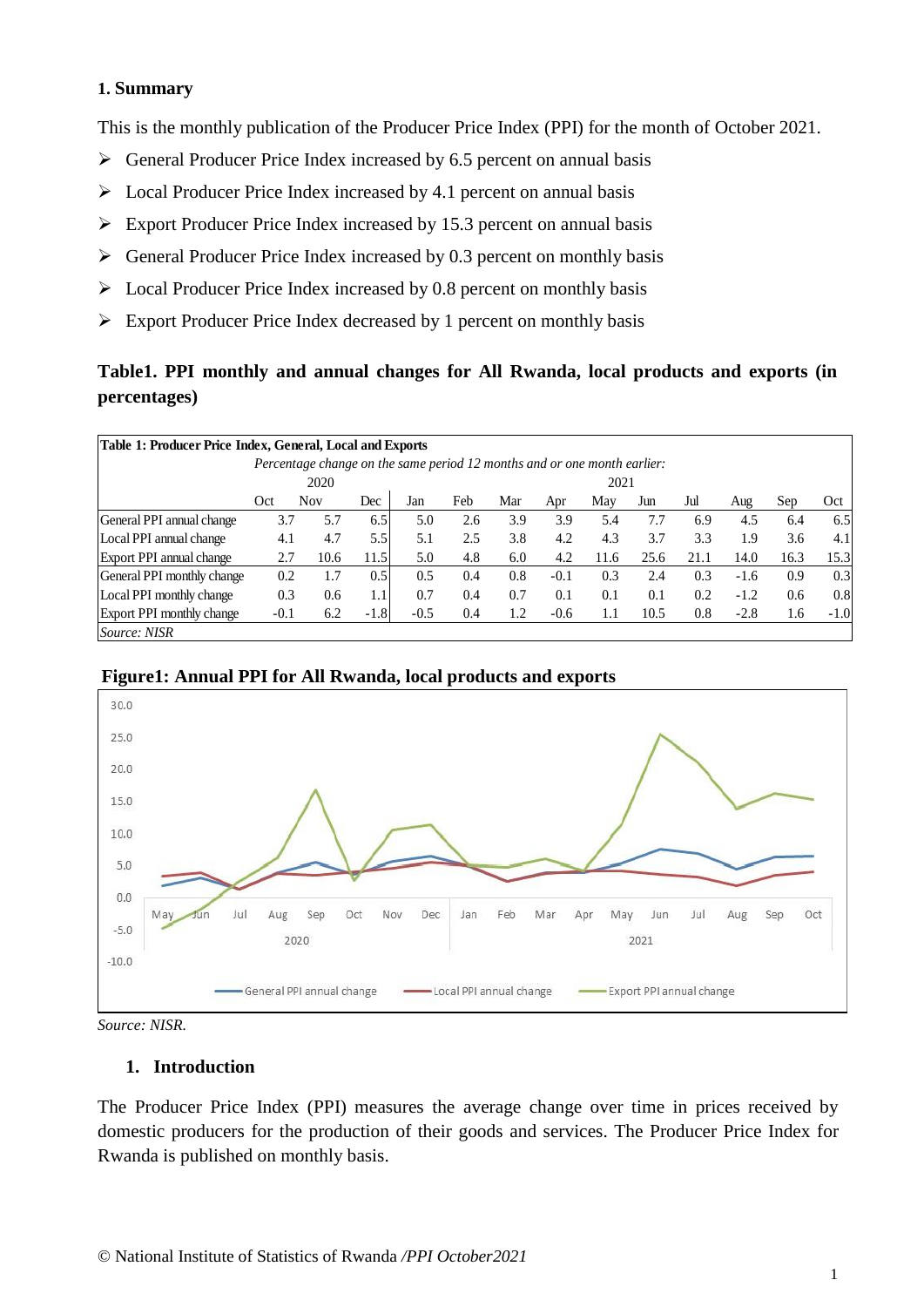It presents price changes for all combined products, products for local sales and that for exports. It covers a sample of 114 establishments and 402 products spread countrywide, both in Kigali City and in rural areas.

The Producer Price Index survey is conducted jointly with the National Bank of Rwanda. It now covers mining, manufacturing and energy.

# **2. General Producer Price Index**

Table below presents the percentage changes on monthly and annual basis.

|                   | Table 2: Producer Price Index, General Index summary                | Percentage change in Oct.2021 |                       |              |  |  |
|-------------------|---------------------------------------------------------------------|-------------------------------|-----------------------|--------------|--|--|
|                   | Level Index ID ISIC rev. 4 Description                              |                               | Weights on Sept. 2021 | on Oct. 2020 |  |  |
| 1 R               | <b>R</b> wanda                                                      | 1000                          | 0.3                   | 6.5          |  |  |
| $2$ <sub>RB</sub> | Mining and quarrying                                                | 96                            | 0.2                   | 13.4         |  |  |
| 2 RC              | Manufacturing                                                       | 714                           | 0.5                   | 10.2         |  |  |
| 2 RD              | Electricity, gas, steam and air conditioning supply                 | 58                            | 0.0                   | 0.0          |  |  |
| 2RE               | Water supply; sewerage, waste management and remediation activities | 129                           | 0.0                   | 0.0          |  |  |
| 2RJ               | Information and communication                                       |                               | 0.0                   | 0.0          |  |  |
| Source:NISR       |                                                                     |                               |                       |              |  |  |

In October 2021, General PPI increased by 6.5 percent when compared to the same month of 2020. This is due to an increase of 10.2 percent in prices of manufacturing activities and an increase of 13.4 percent in prices of mining & quarrying.

Monthly general PPI increased by 0.3 percent. This is due to an increase of 0.5 percent in prices of manufacturing activities.

## **3. Local Producer Price Index**

The table below presents the percentage changes on monthly and annual basis.

|                    | Table 3: Producer Price Index, Local Index summary                  |         | Percentage change in Oct.2021 |                  |  |  |  |
|--------------------|---------------------------------------------------------------------|---------|-------------------------------|------------------|--|--|--|
|                    | Level Index ID ISIC rev. 4 Description                              | Weights | on Sept. 2021                 | on Oct.2020      |  |  |  |
| 1 R                | Rwanda                                                              | 1000    | 0.8                           | 4.1 <sub>l</sub> |  |  |  |
| 2 RC               | Manufacturing                                                       | 749     | 1.4                           | 7.9              |  |  |  |
| $2$ <sub>RD</sub>  | Electricity, gas, steam and air conditioning supply                 | 76      | 0.0                           | 0.0              |  |  |  |
| 2RE                | Water supply; sewerage, waste management and remediation activities | 171     | 0.0                           | 0.0              |  |  |  |
| 2RJ                | Information and communication                                       | Δ       | 0.0                           | 0.0              |  |  |  |
| <i>Source:NISR</i> |                                                                     |         |                               |                  |  |  |  |

Local PPI increased by 4.1 percent in October 2021 compared to the same month of 2020. This is due to an increase of 7.9 percent in prices of manufacturing activities.

Monthly local PPI increased by 0.8 percent. This is due to an increase of 1.4 percent in prices of manufacturing activities.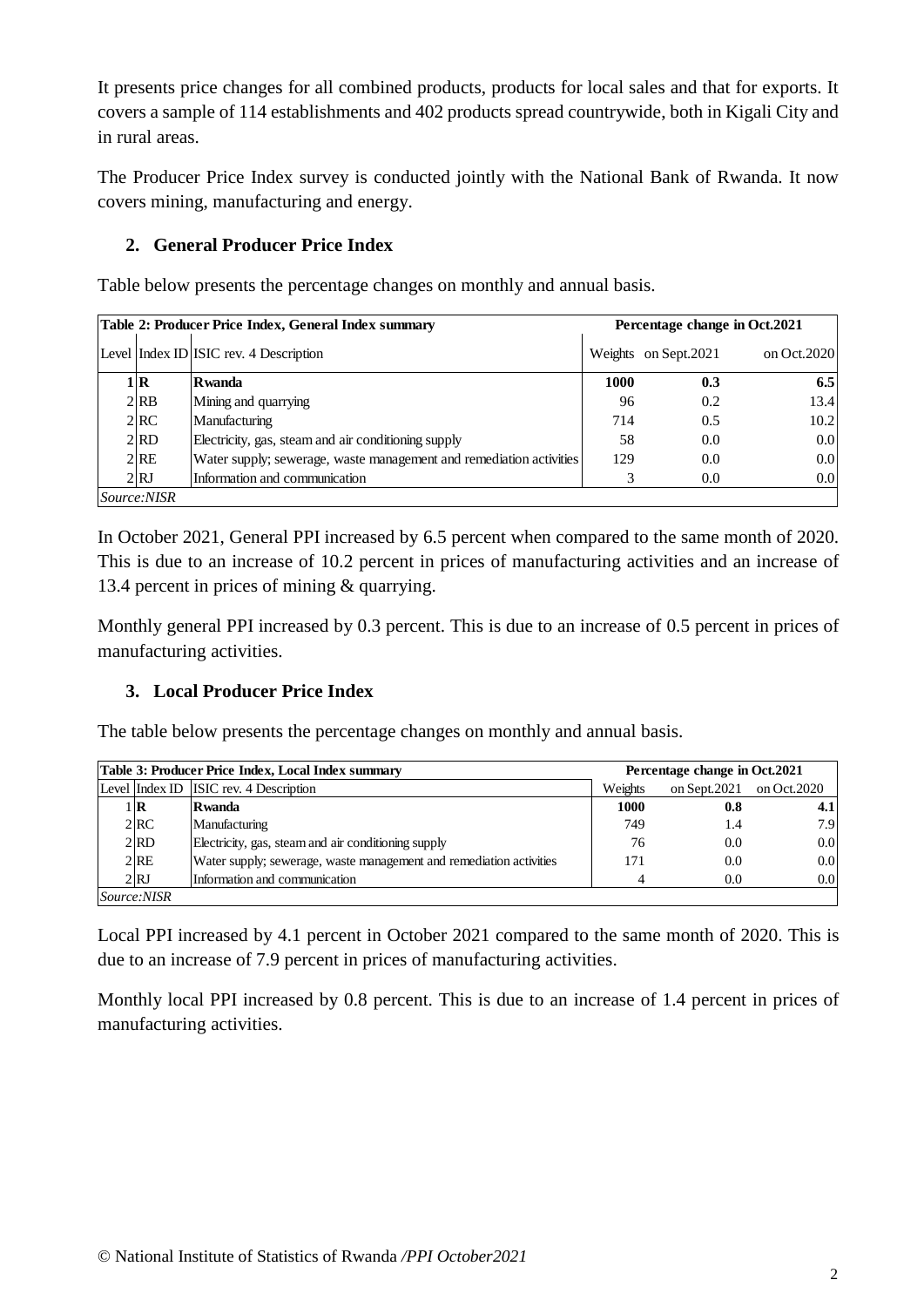## **4. Export Producer Price Index**

|                    |          | Table 4: Producer Price Index, Exports Index summary |             |              | Percentage change in Oct.2021 |
|--------------------|----------|------------------------------------------------------|-------------|--------------|-------------------------------|
| Level              | Index ID | ISIC rev. 4 Description                              | Weights     | on Sept.2021 | on Oct. 2020                  |
|                    | . IR     | <b>Exports</b>                                       | <b>1000</b> | $-1.0$       | 15.3                          |
|                    | 4RB0729  | Mining of other non-ferrous metal ores               | 393         | 0.2          | 13.4                          |
|                    |          | 6 RC107980 Manufacture of coffee products            | 268         | 0.7          | 22.0                          |
|                    |          | $6 RC107990 $ Manufacture of tea products            | 328         | $-2.4$       | 14.0                          |
|                    | 4RC2029  | Manufacture of other chemical products n.e.c.        | 10          | 1.0          | 3.6                           |
| <i>Source:NISR</i> |          |                                                      |             |              |                               |

The table below presents the percentage changes on monthly and annual basis.

Export PPI increased by 15.3 percent in October 2021 compared to the same month of 2020. This is mainly due to an increase of 22 percent in prices of coffee products, an increase of 14 percent in prices of tea products and an increase of 13.4 percent in prices of mining & quarrying.

The monthly export PPI decreased by 1 percent. This is mainly due to a decrease of 2.4 percent in prices of tea products and an increase of 0.7 in prices of coffee products.

## **Technical note on PPI**

The Producer Price Index (PPI) measures the average change over time in the prices received by domestic producers of goods and services which are output of production or enter in the production process.

NISR publishes PPI data for Mining, Manufacturing and Energy, and it is published monthly, about 4 weeks following the month under review.

The establishments are classified according to ISIC rev. 4; and the classification is determined by their main output.

The weights used in the PPI for Rwanda refer to the value of output (turnover without taxes) of establishments as reported in the 2011 Manpower survey collecting data for the year 2010, which constitutes the reference base period for the PPI calculation (December 2010).

The point of pricing is the establishment. The price is the selling price received by the producer for the selected product as it leaves the factory gate. In general, prices are collected each month from the selected establishment by considering the mid-point of each month of the month under review.

The formula used in the PPI calculation is the geometric modified Laspeyres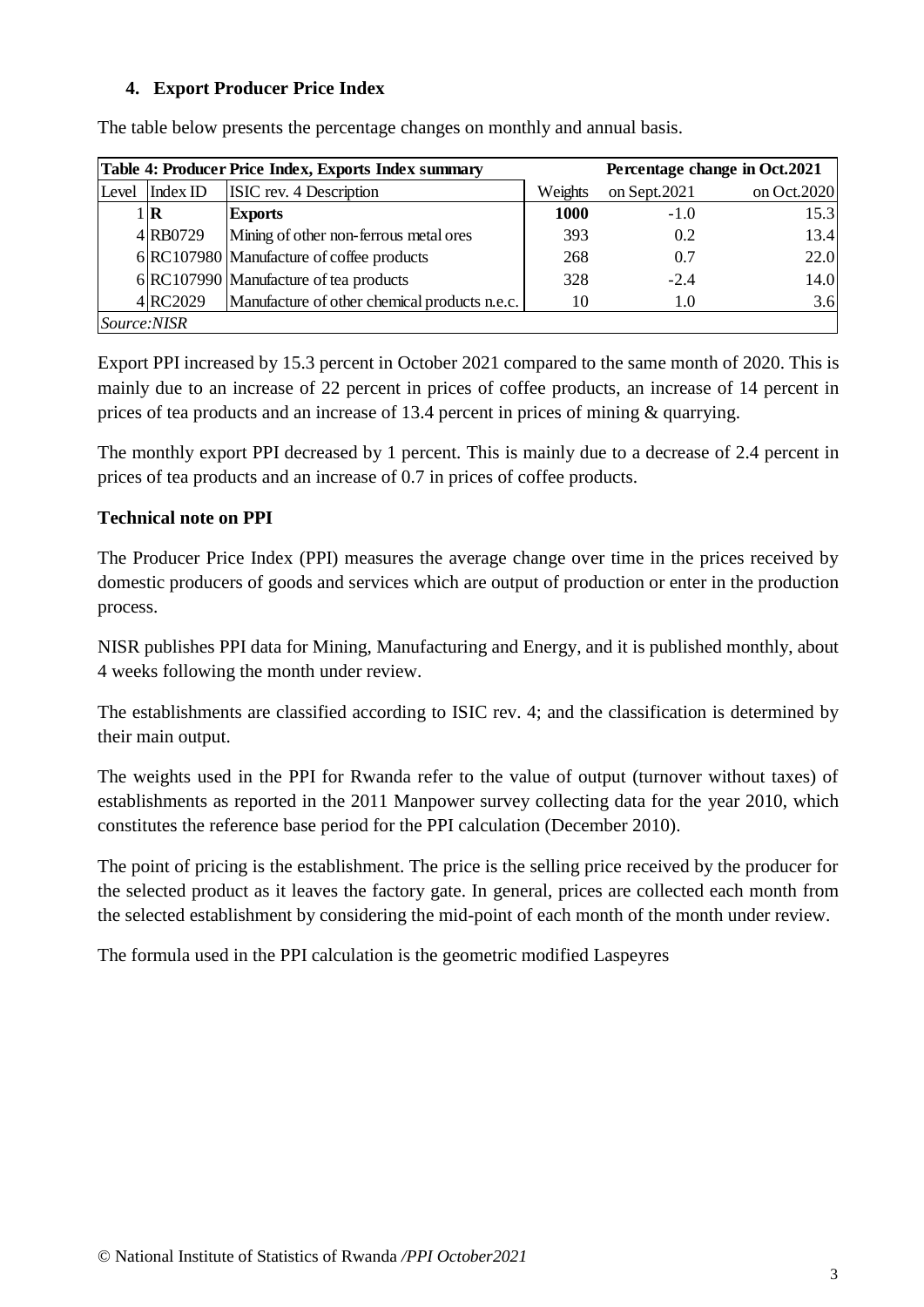| Annex 1: Producer Price Index, General                                     |         |          | Index (Dec $2010=100$ ) |          |             | Percentage change in Oct-2021 | Contributions $\frac{1}{1}$ : |           |
|----------------------------------------------------------------------------|---------|----------|-------------------------|----------|-------------|-------------------------------|-------------------------------|-----------|
| <b>Categoiries</b><br>Level                                                | Weights | $Oct-20$ | $Sep-21$                | $Oct-21$ | on Sep-2021 | on Oct-2020                   | 1 month                       | 12 months |
| <b>General Index</b>                                                       |         |          |                         |          |             |                               |                               |           |
| 1 Rwanda                                                                   | 1000    | 142.9    | 151.8                   | 152.3    | 0.3         | 6.5                           | 0.3                           | 6.5       |
| 2 Mining and quarrying                                                     | 96      | 118.6    | 134.3                   | 134.5    | 0.2         | 13.4                          | 0.0                           | 1.0       |
| 4 Mining of metal ores                                                     | 96      | 118.6    | 134.3                   | 134.5    | 0.2         | 13.4                          | 0.0                           | 1.0       |
| 2 Manufacturing                                                            | 714     | 129.3    | 141.8                   | 142.5    | 0.5         | 10.2                          | 0.3                           | 5.6       |
| 4 Manufacture of food products                                             | 376     | 131.5    | 149.6                   | 150.6    | 0.7         | 14.5                          | 0.3                           | 4.7       |
| 4 Manufacture of beverages                                                 | 174     | 127.7    | 128.3                   | 128.3    | 0.0         | 0.4                           | 0.0                           | 0.1       |
| 4 Manufacture of textiles                                                  |         | 92.8     | 92.8                    | 92.8     | 0.0         | 0.0                           | 0.0                           | 0.0       |
| 4 Printing and reproduction of recorded media                              | 19      | 102.3    | 106.2                   | 106.2    | 0.0         | 3.9                           | 0.0                           | 0.1       |
| 4 Manufacture of chemicals and chemical products                           | 29      | 135.2    | 155.0                   | 156.9    | 1.2         | 16.1                          | 0.0                           | 0.4       |
| 4 Manufacture of rubber and plastics products                              | 11      | 173.7    | 205.0                   | 207.1    | 1.0         | 19.2                          | 0.0                           | 0.2       |
| 4 Manufacture of other non-metallic mineral products                       | 31      | 112.5    | 114.9                   | 114.9    | 0.0         | 2.1                           | 0.0                           | 0.1       |
| 4 Manufacture of fabricated metal products, except machinery and equipment | 29      | 144.9    | 144.9                   | 144.9    | 0.0         | 0.0                           | 0.0                           | 0.0       |
| 4 Manufacture of furniture                                                 |         | 113.4    | 122.5                   | 122.5    | 0.0         | 8.0                           | 0.0                           | 0.1       |
| 2 Electricity, gas, steam and air conditioning supply                      | 58      | 179.5    | 179.5                   | 179.5    | 0.0         | 0.0                           | 0.0                           | 0.0       |
| 4 Electricity, gas, steam and air conditioning supply                      | 58      | 179.5    | 179.5                   | 179.5    | 0.0         | 0.0                           | 0.0                           | 0.0       |
| 2 Water supply; sewerage, waste management and remediation activities      | 129     | 190.6    | 190.6                   | 190.6    | 0.0         | 0.0                           | 0.0                           | 0.0       |
| 4 Water collection, treatment and supply                                   | 129     | 190.6    | 190.6                   | 190.6    | 0.0         | 0.0                           | 0.0                           | 0.0       |
| 2 Information and communication                                            |         | 197.8    | 197.8                   | 197.8    | 0.0         | 0.0                           | 0.0                           | 0.0       |
| 4 Publishing activities                                                    |         | 197.8    | 197.8                   | 197.8    | 0.0         | 0.0                           | 0.0                           | 0.0       |
| Source: NISR                                                               |         |          |                         |          |             |                               |                               |           |

*(1) "Contributions" take into account both the growth rate and the relative weight of each category to explain the percentage change observed*

 $\Gamma$ 

J.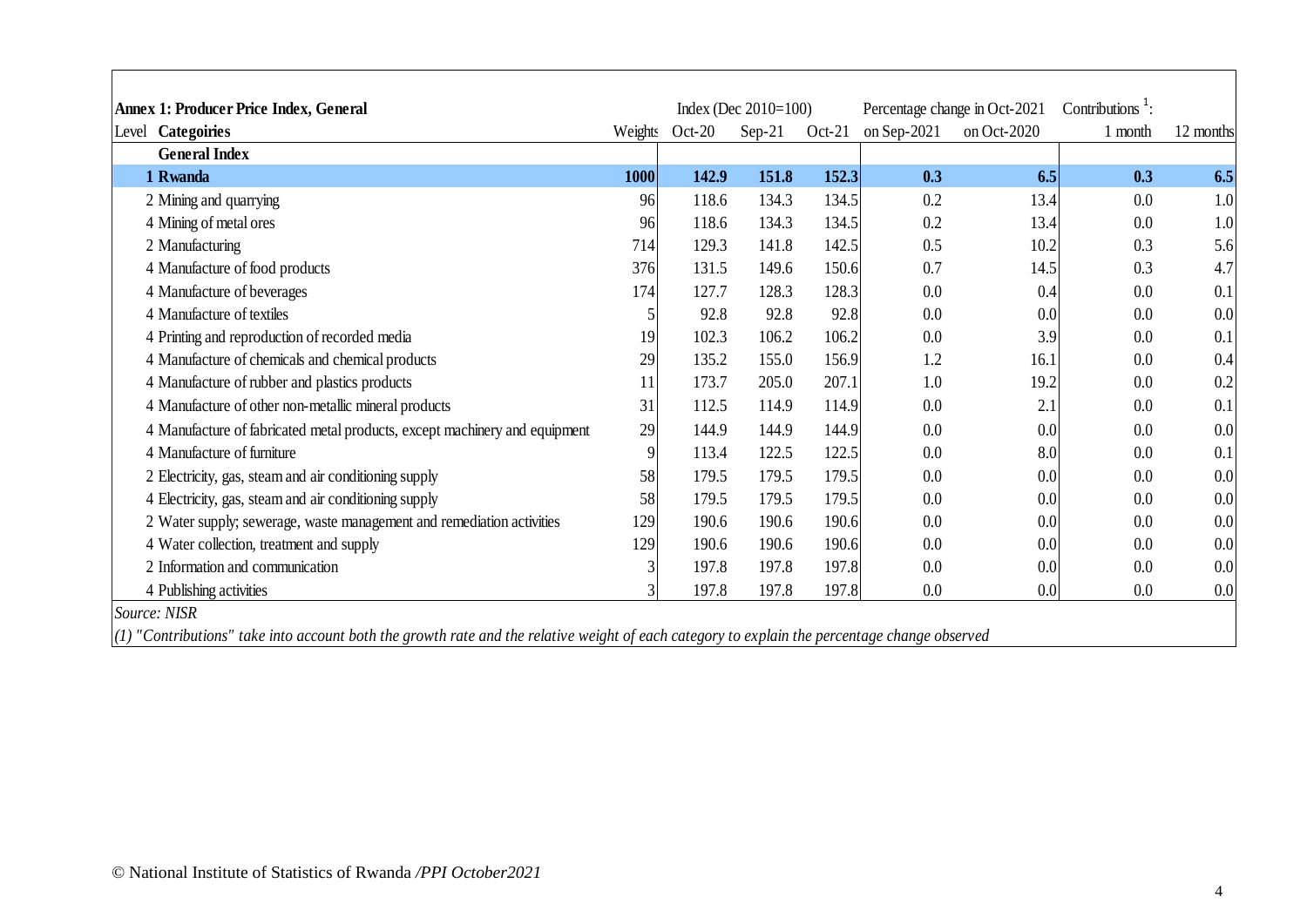| <b>Annex 1: Producer Price Index, Local</b>                                |         | Index (Dec $2010=100$ ) |       |          | Percentage change in Oct-2021 |             | Contributions $^1$ : |           |
|----------------------------------------------------------------------------|---------|-------------------------|-------|----------|-------------------------------|-------------|----------------------|-----------|
| Categoiries<br>Level                                                       | Weights | Oct-20 Sep-21           |       | $Oct-21$ | on Sep-2021                   | on Oct-2020 | 1 month              | 12 months |
| <b>Local Index</b>                                                         |         |                         |       |          |                               |             |                      |           |
| 1 Rwanda                                                                   | 1000    | 147.0                   | 152.7 | 150.9    | 0.8                           | 4.1         | 0.8                  | 4.1       |
| 2 Manufacturing                                                            | 749     | 127.1                   | 136.7 | 133.8    | 1.4                           | 7.9         | 0.8                  | 4.1       |
| 4 Manufacture of food products                                             | 305     | 130.8                   | 147.8 | 141.7    | 2.5                           | 13.2        | 0.7                  | 3.1       |
| 4 Manufacture of beverages                                                 | 231     | 127.7                   | 127.7 | 127.7    | 0.0                           | 0.4         | 0.0                  | 0.1       |
| 4 Manufacture of textiles                                                  | 6       | 92.8                    | 92.8  | 92.8     | 0.0                           | 0.0         | 0.0                  | 0.0       |
| 4 Printing and reproduction of recorded media                              | 25      | 102.3                   | 106.2 | 106.2    | 0.0                           | 3.9         | 0.0                  | 0.1       |
| 4 Manufacture of chemicals and chemical products                           | 35      | 135.4                   | 156.6 | 156.6    | 1.3                           | 17.2        | 0.0                  | 0.5       |
| 4 Manufacture of rubber and plastics products                              | 15      | 93.2                    | 112.9 | 112.9    | 1.5                           | 26.3        | 0.0                  | 0.3       |
| 4 Manufacture of other non-metallic mineral products                       | 42      | 112.5                   | 114.3 | 114.9    | 0.0                           | 2.1         | $0.0\,$              | 0.1       |
| 4 Manufacture of fabricated metal products, except machinery and equipment | 39      | 144.9                   | 144.9 | 144.9    | 0.0                           | 0.0         | 0.0                  | 0.0       |
| 4 Manufacture of furniture                                                 | 11      | 113.4                   | 122.5 | 122.5    | 0.0                           | 8.0         | 0.0                  | 0.1       |
| 2 Electricity, gas, steam and air conditioning supply                      | 76      | 179.5                   | 179.5 | 179.5    | 0.0                           | 0.0         | 0.0                  | 0.0       |
| 4 Electricity, gas, steam and air conditioning supply                      | 76      | 179.5                   | 179.5 | 179.5    | 0.0                           | 0.0         | 0.0                  | 0.0       |
| 2 Water supply; sewerage, waste management and remediation activities      | 171     | 190.6                   | 190.6 | 190.6    | 0.0                           | 0.0         | $0.0\,$              | 0.0       |
| 4 Water collection, treatment and supply                                   | 171     | 190.6                   | 190.6 | 190.6    | 0.0                           | 0.0         | 0.0                  | 0.0       |
| 2 Information and communication                                            |         | 197.8                   | 197.8 | 197.8    | 0.0                           | 0.0         | 0.0                  | 0.0       |
| 4 Publishing activities                                                    |         | 197.8                   | 197.8 | 197.8    | 0.0                           | 0.0         | 0.0                  | 0.0       |

*(1) "Contributions" take into account both the growth rate and the relative weight of each category to explain the percentage change observed*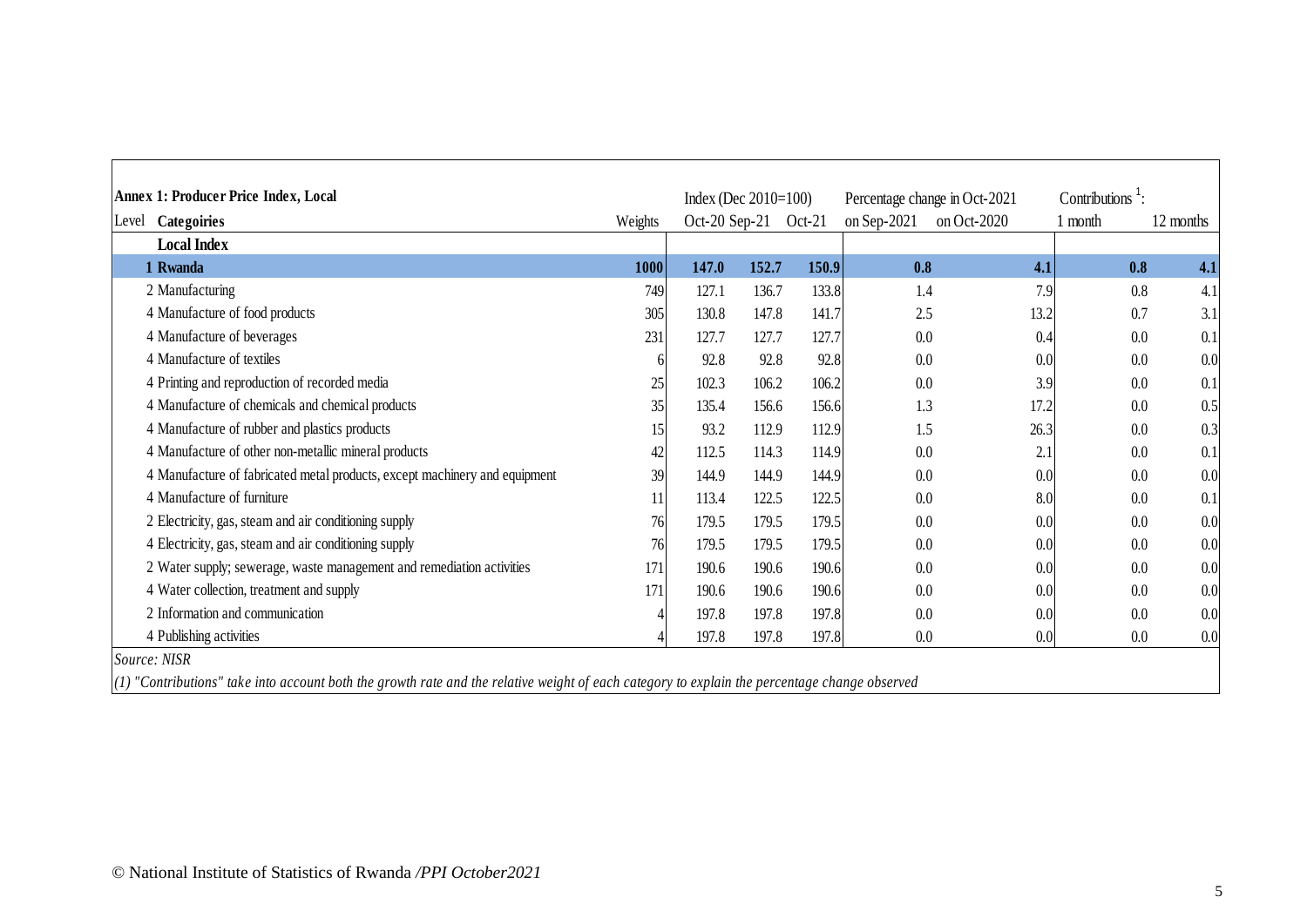|                                                 |                 |          | Index (Dec 2010=100) |       |             | Percentage change in Oct-2021 | Contributions $\pm$ : |           |
|-------------------------------------------------|-----------------|----------|----------------------|-------|-------------|-------------------------------|-----------------------|-----------|
| <b>Categoiries</b><br>Level                     | Weights         | $Oct-20$ | Sep-21 Oct-21        |       | on Sep-2021 | on Oct-2020                   | 1 month               | 12 months |
| <b>General Index</b>                            |                 |          |                      |       |             |                               |                       |           |
| 1 Exports                                       | 1000            | 127.7    | 148.7                | 147.2 |             | $-1.0$<br>15.3                | $-1.0$                | 15.3      |
| 6 Mining of other non-ferrous metal ores        | 393             | 118.6    | 134.3                | 134.5 |             | 0.2<br>13.4                   | 0.1                   | 5.1       |
| 8 Manufacture of coffee products                | 268             | 111.2    | 134.8                | 135.7 |             | 0.7<br>22.0                   | 0.3                   | 5.7       |
| 8 Manufacture of tea products                   | 328             | 146.2    | 170.7                | 166.6 |             | $-2.4$<br>14.0                | $-1.5$                | 4.4       |
| 6 Manufacture of other chemical products n.e.c. | 10 <sup>1</sup> | 133.3    | 136.8                | 138.1 |             | 3.6<br>1.0                    | 0.0                   | 0.0       |
| Source: NISR                                    |                 |          |                      |       |             |                               |                       |           |